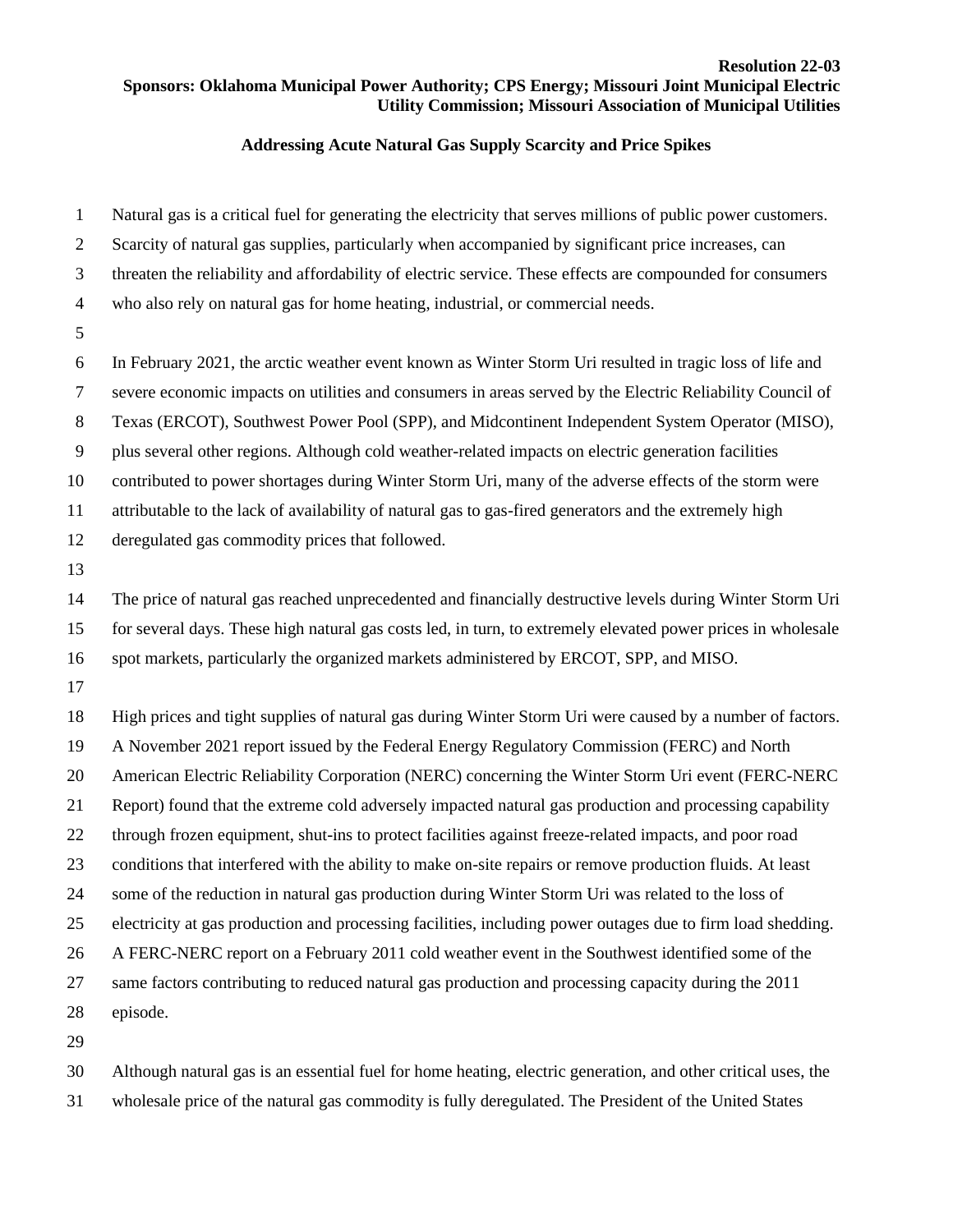possesses certain emergency powers over the natural gas market under the Natural Gas Supply Act of 1978, but the precise authority to protect consumers from the impacts of a natural gas price spike is not clearly established in the statute. Thus, when natural gas climbed to extremely high levels during Winter Storm Uri, federal and state officials had limited authority to intervene. Market conditions were worsened because the peak of the storm happened during the long President's Day weekend. This forced many market participants to lock-in high-priced natural gas orders for four days over the President's Day holiday weekend (Saturday through Tuesday) instead of a typical three-day weekend scheduling period (Saturday through Monday).

 Public power utilities – and so public power utility customers – were among those adversely impacted by the natural gas supply shortages and high prices during Winter Storm Uri. To address on a prospective basis these natural gas-related problems, APPA staff consulted with outside experts on natural gas issues and with a group of members, most of whom had been directly impacted by Winter Storm Uri. These consultations helped inform potential legislative and regulatory responses to the problems highlighted by the Winter Storm Uri event.

 The FERC-NERC Report includes recommendations aimed at diminishing the natural gas-related impacts from future extreme cold weather events. Among the recommendations are: (1) Congress, state legislatures, and regulators with jurisdiction over natural gas production, processing, and transportation facilities should require those facilities to have cold weather preparedness plans; (2) natural gas production, gathering, and processing facilities should consider implementing measures to protect against freezing and other cold-related limitations; and (3) mandatory NERC reliability standards should include processes for identifying and protecting critical natural gas infrastructure loads from firm load shedding, and restricting such loads from participation in demand response programs. The FERC-NERC Report also recommends a number of mandatory NERC standards intended to enhance winterization requirements for electric generation facilities. The FERC-NERC Report does not address potential price caps on natural gas sales. **NOW, THEREFORE BE IT RESOLVED:** That the American Public Power Association (APPA) supports the recommendations relating to the protection of natural gas production and delivery

infrastructure against extreme cold weather included in the November 2021 report prepared by the

- Federal Energy Regulatory Commission (FERC) and North American Electric Reliability Corporation
- (NERC) concerning the February 2021 Winter Storm Uri event (FERC-NERC Report); namely that: (1)